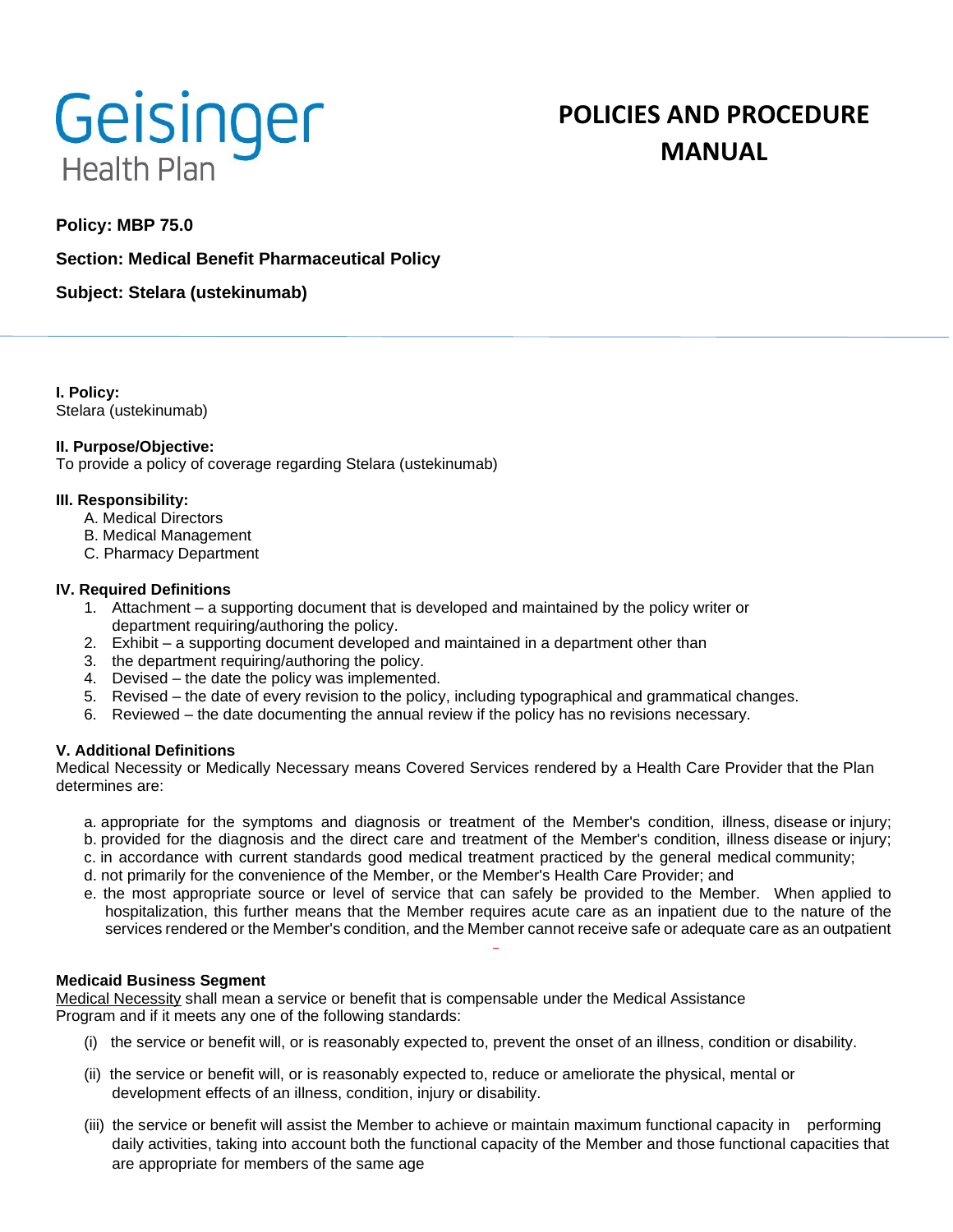#### **DESCRIPTION:**

Stelara (ustekinumab) is a fully humanized immunoglobulin G1 monoclonal antibody that targets the p40 subunit of human IL-12 and IL-23.

#### **CRITERIA FOR USE: Requires Prior Authorization by Medical Director or Designee**

**GRANDFATHER PROVISION** – Members already established on therapy are eligible for approval as long as there is medical record documentation that the safety and effectiveness of use for the prescribed indication is supported by Food and Drug Administration (FDA) approval or adequate medical and scientific evidence in the medical literature

Stelara (ustekinumab) will be considered medically necessary when all of the following criteria are met:

#### **1. Adult Plaque Psoriasis**

- Prescription must be written by a dermatologist **AND**
- Member must be at least 18 years of age **AND**
- Medical record documentation that the prescribed dosing is appropriate for patient's weight **AND**
- Medical record documentation of moderate to severe plaque psoriasis characterized by >5% of body surface area involved or disease affecting crucial body areas such as the hands, feet, face, or genitals **AND**
- Medical record documentation that Stelara is not being used concurrently with a TNF blocker or other biologic agent **AND**
- Medical record documentation of an intolerance to, contraindication to, or therapeutic failure on a minimum 3 month trial of Humira\* **AND** Cosentyx\*

\*Requires Prior Authorization

#### **2. Pediatric Plaque Psoriasis**

- Prescription must be written by a dermatologist **AND**
- Member must be at least 6 years of age **AND**
- Medical record documentation of a diagnosis of moderate to severe plaque psoriasis characterized by ≥5% of body surface area involved or disease affecting crucial body areas such as hands, feet, face, or genitals **AND**
- Medical record documentation of intolerance to, contraindication to, or therapeutic failure on at least two topical corticosteroids **AND**
- Medical record documentation that the prescribed dose is appropriate for the patient's weight **AND**
- Medical record documentation that Stelara is not being used concurrently with a tumor necrosis factor (TNF) blocker or other biologic agent

Dosing for plaque psoriasis:

- o Patients weighing over 100kg should receive 90 mg every 12 weeks (GPI 9025058500E540)
- o Patients weighing ≥60kg to <100kg should receive 45 mg every 12 weeks (GPI 90250585002020 or 9025058500E520)
- $\circ$  Patients weighing less than 60kg should receive 0.75mg/kg every 12 weeks (via single dose vial GPI 90250585002020)

#### **AUTHORIZATION DURATION:**

Approval will be given for an initial duration of six (6) months. For continuation of coverage, medical record documentation of clinical improvement or lack of progression in the signs and symptoms of plaque psoriasis at six (6) months of Stelara therapy is required.

After the initial six (6) month approval, subsequent approvals for coverage will be for a duration of one (1) year requiring medical record documentation of continued or sustained improvement in the signs and symptoms of plaque psoriasis while on Stelara therapy.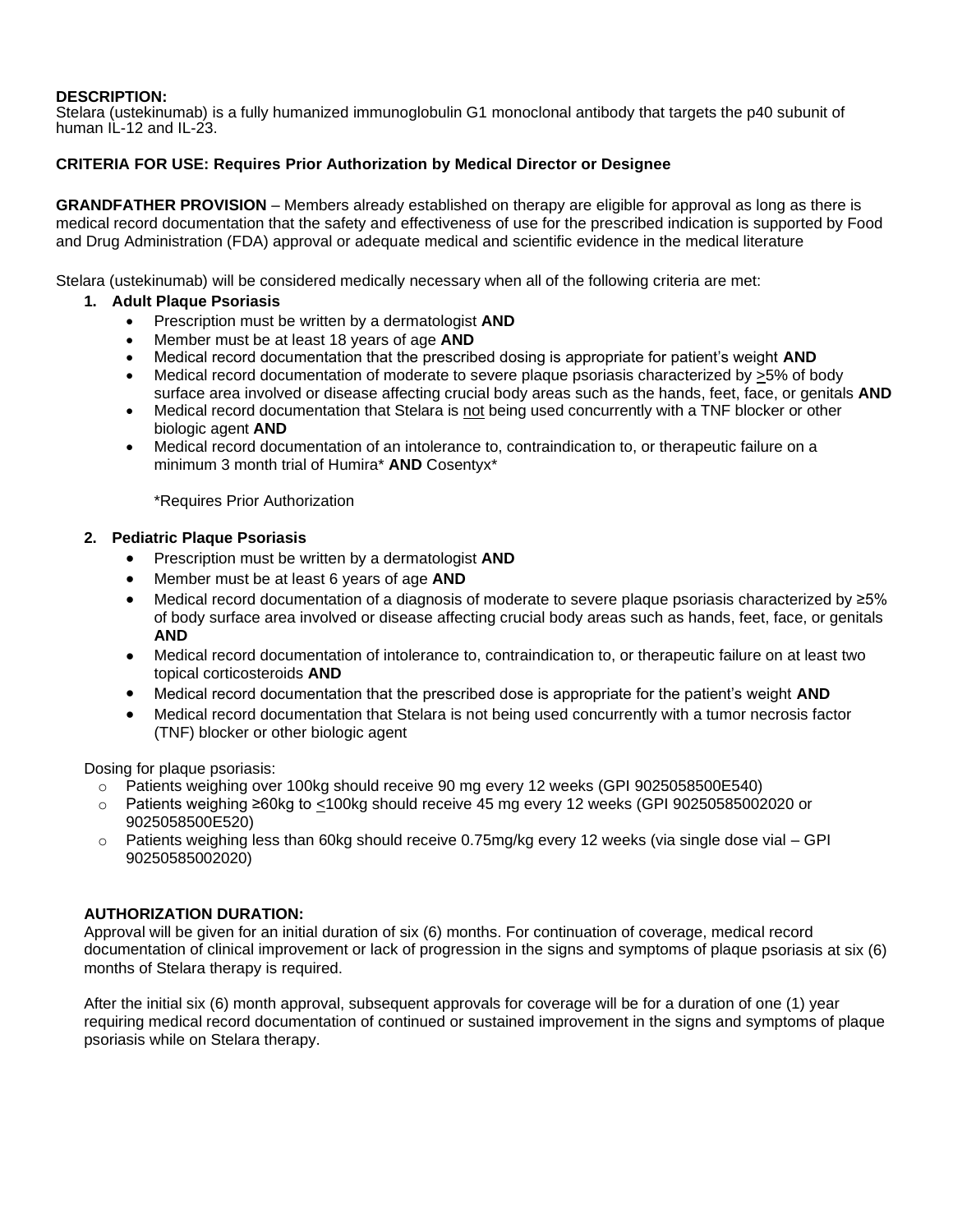## **Quantity Limit (for plaque psoriasis):**

| If requesting a dose<br>for patient weight:            | Initial 6 month authorization                                                                                                                                                             | Subsequent 12 month<br>authorization                                      |
|--------------------------------------------------------|-------------------------------------------------------------------------------------------------------------------------------------------------------------------------------------------|---------------------------------------------------------------------------|
| Less than 60 kg                                        | <b>Facets RX Count: 135</b><br><b>Darwin QL:</b> One-time, one week authorization: 0.5<br>mL per 28 days by GPI 14<br>Remainder of 6 month authorization:<br>0.5 mL per 84 days by GPI 14 | <b>Facets RX Count: 225</b><br>Darwin QL: 0.5 mL per<br>84 days by GPI 14 |
| Greater than or equal<br>to 60 kg to 100 kg or<br>less | Facets RX Count: 135<br>Darwin QL: One-time, one week authorization: 0.5<br>mL per 28 days by GPI 14<br>Remainder of 6 month authorization:<br>0.5 mL per 84 days by GPI 14               | Facets RX Count: 225<br>Darwin QL: 0.5 mL per<br>84 days by GPI 14        |
| Greater than 100 kg                                    | Facets RX Count: 270<br>Darwin QL: One-time, one week authorization: 1<br>mL per 28 days by GPI 14<br>Remainder of 6 month authorization:<br>1 mL per 84 days by GPI 14                   | <b>Facets RX Count: 450</b><br>Darwin QL: 1 mL per 84<br>days by GPI 14   |

#### **3. Psoriatic Arthritis**

- Prescription must be written by a rheumatologist or a dermatologist **AND**<br>• Member must be at least 18 years of age **AND**
- Member must be at least 18 years of age **AND**
- Medical record documentation that the patient is going to receive a dose of 45 mg every 12 weeks OR medical record documentation that the patient has a co-existing diagnosis of moderate-to-severe plaque psoriasis and weighs > 100 kg. **AND**
- Medical record documentation of a diagnosis of moderately to severely active psoriatic arthritis which must include the following:
	- $\circ$  Documentation of either active psoriatic lesions or a documented history of psoriasis **AND**
- Medical record documentation that Stelara is not being used concurrently with a TNF blocker or other biologic agent **AND**
- Medical record documentation of an intolerance to, contraindication to, or therapeutic failure on a minimum 3 month trial of Humira\* **AND** Cosentyx\*

\*Requires Prior Authorization

**AUTHORIZATION DURATION:** Approval will be given for an initial duration of six (6) months. For continuation of coverage, medical record documentation of clinical improvement or lack of progression in the signs and symptoms of psoriatic arthritis at six (6) months of Stelara therapy is required.

After the initial six (6) month approval, subsequent approvals for coverage will be for a duration of one (1) year. Reevaluation of coverage will be every one (1) year requiring medical record documentation of continued or sustained improvement in the signs and symptoms of psoriatic arthritis while on Stelara therapy.

| If requesting a dose<br>for patient weight: | Initial 6 month authorization                    | Subsequent 12 month<br>authorization |
|---------------------------------------------|--------------------------------------------------|--------------------------------------|
| 100 kg or less                              | Facets RX Count: 135                             | <b>Facets RX Count: 225</b>          |
|                                             | Darwin QL: One-time, one week authorization: 0.5 | Darwin QL: 0.5 mL per                |
|                                             | mL per 28 days by GPI 14                         | 84 days by GPI 14                    |
|                                             | Remainder of 6 month authorization:              |                                      |
|                                             | 0.5 mL per 84 days by GPI 14                     |                                      |
| Greater than 100 kg                         | <b>Facets RX Count: 270</b>                      | <b>Facets RX Count: 450</b>          |
|                                             | Darwin QL: One-time, one week authorization: 1   | Darwin QL: 1 mL per 84               |
|                                             | mL per 28 days by GPI 14                         | days by GPI 14                       |
|                                             | Remainder of 6 month authorization:              |                                      |
|                                             | 1 mL per 84 days by GPI 14                       |                                      |

## **Quantity Limit (for psoriatic arthritis):**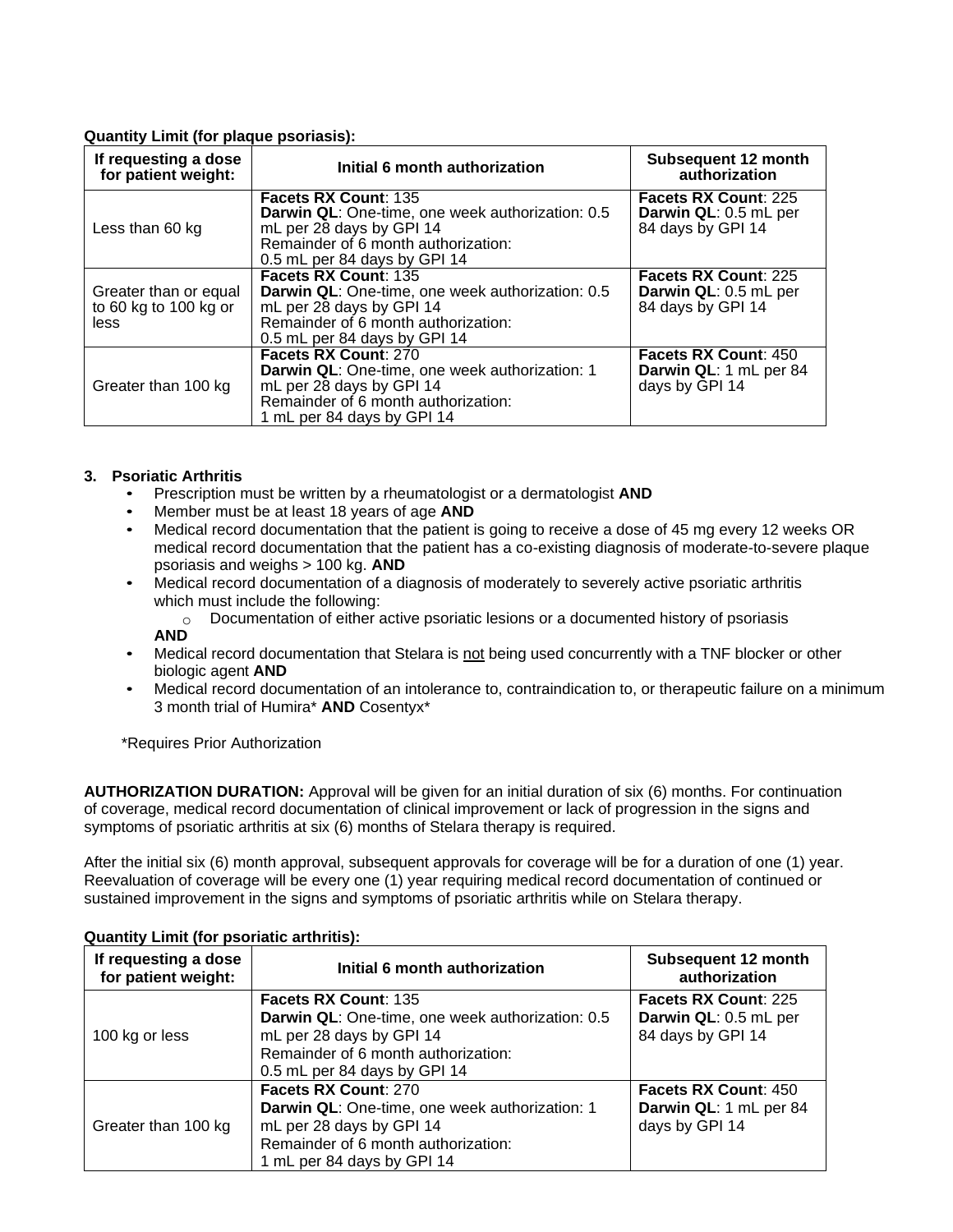## **4. Crohn's Disease (CD)**

- Prescription must be written by a gastroenterologist **AND**
- Member must be at least 18 years of age **AND**
- Medical record documentation of moderately to severely active Crohn's disease **AND**
- Medical record documentation that Stelara is not being used concurrently with a TNF blocker or other biologic agent **AND**
- Medical record documentation of an intolerance to, contraindication to, or therapeutic failure on a minimum 3-month trial of three (3) of the following medications: Humira\*, Cimzia\*, Entyvio\*, infliximab (or biosimilar) \*, or Tysabri\* **AND**
- Medical record documentation of Stelara 130mg vials as IV infusion (for induction therapy) OR Stelara 90mg syringes (for maintenance therapy) being prescribed.

\*Requires Prior Authorization

**Note to reviewer:** Stelara 45mg syringe is not indicated for use in Crohn's disease.

**AUTHORIZATION DURATION:** Approval will be given for an initial authorization duration of **six (6) months**. After the initial 6-month maintenance approval, subsequent approvals for coverage will be for a duration of **twelve (12) months** requiring medical record documentation of continued or sustained improvement in the signs and symptoms of Crohn's disease while on Stelara therapy.

# **Quantity limit (for Crohn's disease):**

# **Initial Authorization**:

- One-time authorization:
	- $\circ$  Facets Rx Count: 520 (J3358 Ustekinumab IV)
	- o Darwin Quantity Limit: 104 mL per 56 days GPI 14 for Stelara 130 mg vial
- Remainder of initial authorization:
	- $\circ$  Facets RX Count: 270 (J3357 Ustekinumab SQ [if requested through medical])
	- o Darwin Quantity limit: 1mL per 56 days GPI 14 for Stelara 90mg Syringe

## **Subsequent Authorizations**:

- Facets RX Count: 630 (J3357 Ustekinumab SQ [if requested through medical])
- Darwin Quantity limit: 1 mL per 56 days GPI 14 for Stelara 90mg Syringe

#### **5. Ulcerative Colitis**

- Prescription must be written by a gastroenterologist **AND**
- Member must be at least 18 years of age **AND**
- Medical record documentation of moderately to severely active ulcerative colitis **AND**
- Medical record documentation that Stelara is not being used concurrently with a TNF blocker or other biologic agent **AND**
- Medical record documentation of an intolerance to, contraindication to, or therapeutic failure on a minimum 3 month trial of Humira\*, Entyvio\*, and infliximab (or biosimilar) \* **AND**
- Medical record documentation of Stelara 130mg vials as IV infusion (for induction therapy) OR Stelara 90mg syringes (for maintenance therapy) being prescribed.

\*Requires Prior Authorization

**Note to reviewer**: Stelara 45mg syringe is not indicated for use in ulcerative colitis.

**AUTHORIZATION DURATION:** Approval will be given for an initial authorization duration of six (**6) months**. After the initial 6-month maintenance approval, subsequent approvals for coverage will be for a duration of twelve (**12) months** requiring medical record documentation of continued or sustained improvement in the signs and symptoms of ulcerative colitis while on Stelara therapy.